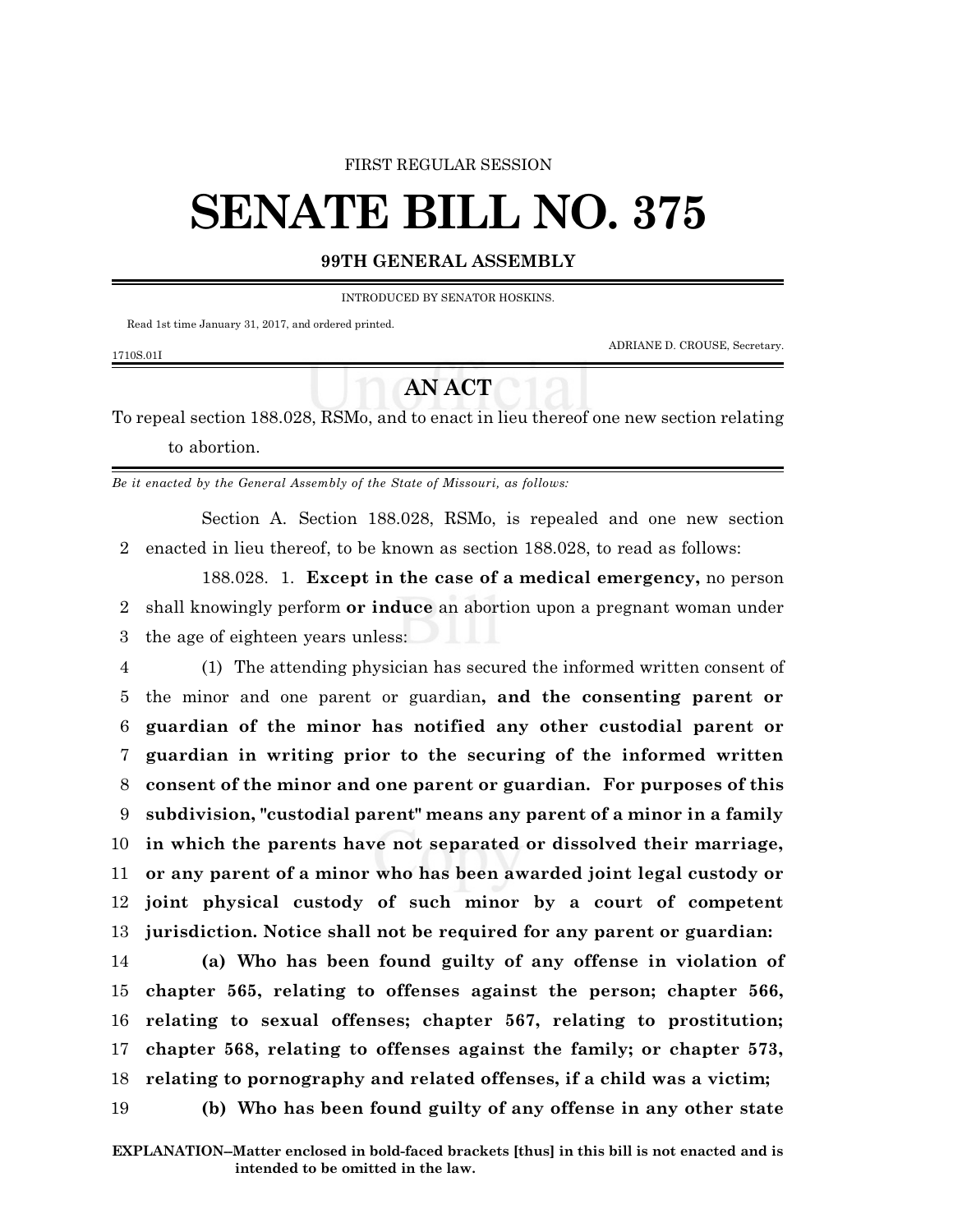**or foreign country, or under federal, tribal, or military jurisdiction if**

 **a child was a victim, which would be a violation of chapter 565, 566, 567, 568, or 573 if committed in this state;**

 **(c) Who is listed on the child abuse or neglect central registry under sections 210.109 to 210.183 or on the sexual offender registry under sections 589.400 to 589.425;**

 **(d) Against whom an order of protection has been issued, including a foreign order of protection given full faith and credit in this state under section 455.067;**

 **(e) Whose custodial, parental, or guardianship rights have been terminated by a court of competent jurisdiction; or**

 **(f) Whose whereabouts are unknown after reasonable inquiry, who is a fugitive from justice, who is habitually in an intoxicated or drugged condition, or who has been declared mentally incompetent or incapacitated by a court of competent jurisdiction**; or

 (2) The minor is emancipated and the attending physician has received the informed written consent of the minor; or

 (3) The minor has been granted the right to self-consent to the abortion by court order pursuant to subsection 2 of this section, and the attending physician has received the informed written consent of the minor; or

 (4) The minor has been granted consent to the abortion by court order, and the court has given its informed written consent in accordance with subsection 2 of this section, and the minor is having the abortion willingly, in compliance with subsection 3 of this section.

 2. The right of a minor to self-consent to an abortion under subdivision (3) of subsection 1 of this section or court consent under subdivision (4) of subsection 1 of this section may be granted by a court pursuant to the following procedures:

 (1) The minor or next friend shall make an application to the juvenile court which shall assist the minor or next friend in preparing the petition and notices required pursuant to this section. The minor or the next friend of the minor shall thereafter file a petition setting forth the initials of the minor; the age of the minor; the names and addresses of each parent, guardian, or, if the minor's parents are deceased and no guardian has been appointed, any other person standing in loco parentis of the minor; that the minor has been fully informed of the risks and consequences of the abortion; that the minor is of sound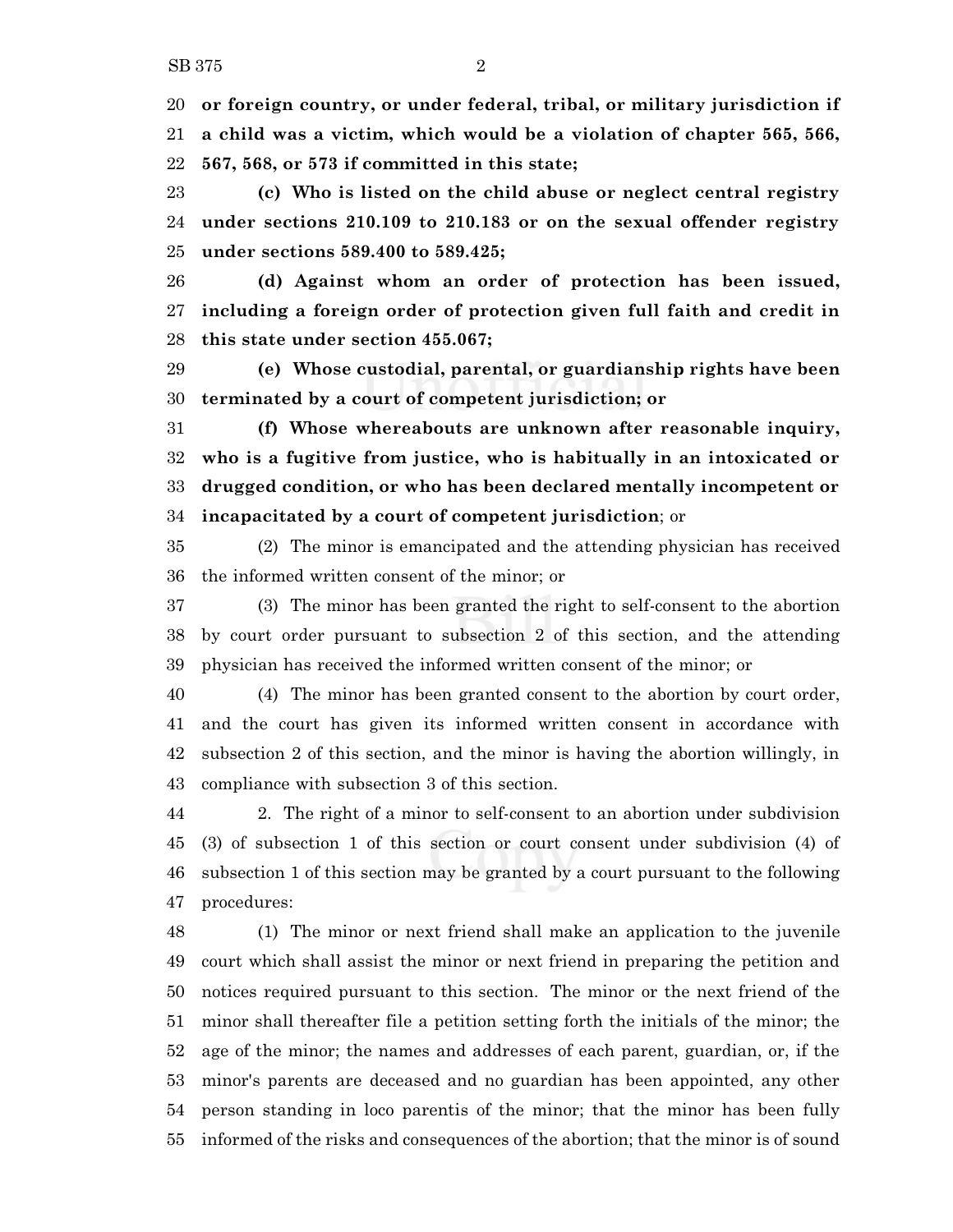mind and has sufficient intellectual capacity to consent to the abortion; that, if the court does not grant the minor majority rights for the purpose of consent to the abortion, the court should find that the abortion is in the best interest of the minor and give judicial consent to the abortion; that the court should appoint a guardian ad litem of the child; and if the minor does not have private counsel, that the court should appoint counsel. The petition shall be signed by the minor or the next friend;

 (2) A hearing on the merits of the petition, to be held on the record, shall be held as soon as possible within five days of the filing of the petition. If any party is unable to afford counsel, the court shall appoint counsel at least twenty-four hours before the time of the hearing. At the hearing, the court shall hear evidence relating to the emotional development, maturity, intellect and understanding of the minor; the nature, possible consequences, and alternatives to the abortion; and any other evidence that the court may find useful in determining whether the minor should be granted majority rights for the purpose of consenting to the abortion or whether the abortion is in the best interests of the minor;

(3) In the decree, the court shall for good cause:

 (a) Grant the petition for majority rights for the purpose of consenting to the abortion; or

 (b) Find the abortion to be in the best interests of the minor and give judicial consent to the abortion, setting forth the grounds for so finding; or

 (c) Deny the petition, setting forth the grounds on which the petition is denied;

 (4) If the petition is allowed, the informed consent of the minor, pursuant to a court grant of majority rights, or the judicial consent, shall bar an action by the parents or guardian of the minor on the grounds of battery of the minor by those performing **or inducing** the abortion. The immunity granted shall only extend to the performance **or inducement** of the abortion in accordance herewith and any necessary accompanying services which are performed in a competent manner. The costs of the action shall be borne by the parties;

 (5) An appeal from an order issued under the provisions of this section may be taken to the court of appeals of this state by the minor or by a parent or guardian of the minor. The notice of intent to appeal shall be given within twenty-four hours from the date of issuance of the order. The record on appeal shall be completed and the appeal shall be perfected within five days from the